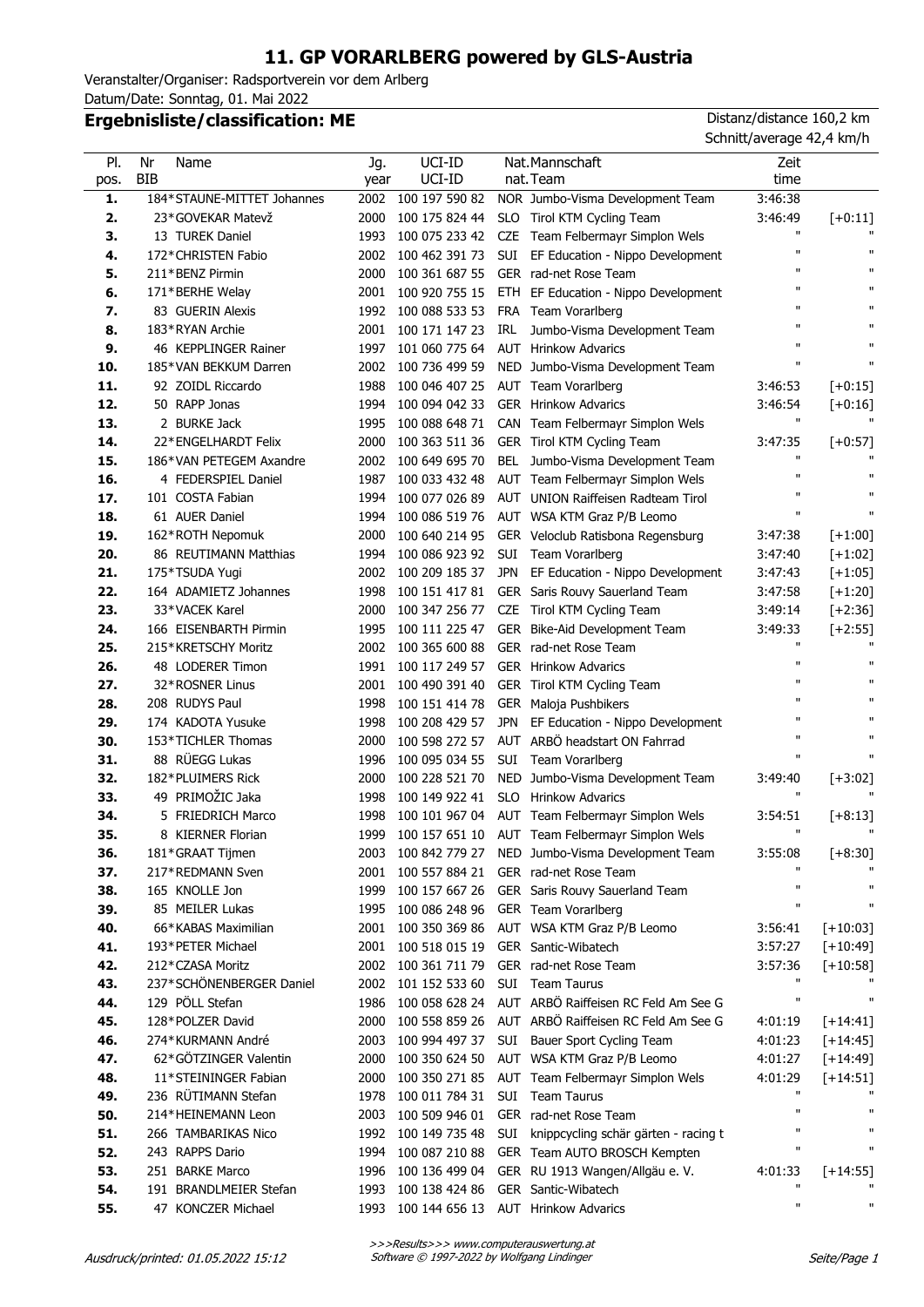| 56. | 234*NEEF Noah           | 2003 | 101 025 207 95 GER Team Taurus      |       |                                                   | $\mathbf{u}$ | $\mathbf{H}$ |
|-----|-------------------------|------|-------------------------------------|-------|---------------------------------------------------|--------------|--------------|
| 57. | 264 JENELTEN Jeremias   | 1999 | 100 163 112 39                      |       | SUI knippcycling schär gärten - racing t          | $\mathbf{u}$ | $\mathbf{u}$ |
| 58. | 42 EICHINGER Daniel     | 1995 | 100 156 034 42 AUT Hrinkow Advarics |       |                                                   | $\mathbf{u}$ | $\mathbf{u}$ |
| 59. | 233*GÄTZI Cyrill        | 2002 | 100 348 005 50                      |       | SUI Team Taurus                                   | $\mathbf{u}$ | $\mathbf{u}$ |
| 60. | 168 HASLER Pavel        | 1998 | 100 165 361 57                      |       | SUI Fabien Bike/VC Tramelan                       | $\mathbf{u}$ | $\mathbf{u}$ |
| 61. | 292 OBERSTEINER Florian | 1995 | 100 111 270 92 GER 54x11            |       |                                                   | $\mathbf{u}$ | $\mathbf{u}$ |
| 62. | 213*GEBHARDT Philipp    | 2003 | 100 364 439 91                      |       | GER rad-net Rose Team                             | $\mathbf{u}$ | $\mathbf{u}$ |
| 63. | 275*RUSSENBERGER Wanja  | 2003 | 100 347 909 51                      |       | SUI Bauer Sport Cycling Team                      | $\mathbf{u}$ | $\mathbf{u}$ |
| 64. | 281 DEBONS Guérin       | 1997 | 100 148 472 46                      |       | SUI Amore e Vita - KIBAG - OBOR                   | $\mathbf{u}$ | $\mathbf{u}$ |
| 65. | 146*KAEMPE Stinus       | 2001 | 101 006 265 68                      |       | AUS ARBÖ headstart ON Fahrrad                     | $\mathbf{u}$ | $\mathbf{u}$ |
| 66. | 3 DIRNBAUER Josef       | 1998 | 101 142 091 94                      |       | AUT Team Felbermayr Simplon Wels                  | $\mathbf{u}$ | $\mathbf{u}$ |
| 67. | 231 BOLT Florian        |      | 1984 100 081 095 84                 |       | SUI Team Taurus                                   | $\mathbf{u}$ | $\mathbf{u}$ |
| 68. | 157 JOLIDON Cédric      | 1998 | 100 165 318 14                      |       | SUI Club VC Lyss                                  | $\mathbf{u}$ | $\mathbf{u}$ |
| 69. | 161*VAN SCHIPSTAL Guus  | 2002 | 100 232 699 77                      | NED - |                                                   | $\mathbf{u}$ | $\mathbf{u}$ |
| 70. | 81 AMANN Dominik        | 1999 | 100 160 125 59                      |       | AUT Team Vorarlberg                               | $\mathbf{u}$ | $\mathbf{u}$ |
| 71. | 127 LEOPOLD Hans-Jörg   | 1983 | 100 027 274 01                      |       | AUT ARBÖ Raiffeisen RC Feld Am See G              | $\mathbf{u}$ | $\mathbf{u}$ |
| 72. | 216*LATOCHA Adrian      |      | 2003 100 541 226 47                 |       | GER rad-net Rose Team                             | $\mathbf{u}$ | $\mathbf{u}$ |
| 73. | 27*KOVAR Stefan         |      | 2002 100 489 886 20                 |       | AUT Tirol KTM Cycling Team                        | $\mathbf{u}$ | $\mathbf{u}$ |
| 74. | 163 LANGHANS Maximilian |      | 1993 100 557 052 62                 |       | <b>GER</b> Bikestore Racing                       | $\mathbf{u}$ | $\mathbf{u}$ |
| 75. | 105 HOLZKNECHT Armin    | 1998 |                                     |       | 100 557 778 12 AUT UNION Raiffeisen Radteam Tirol | $\mathbf{u}$ | $\mathbf{u}$ |
| 76. | 169 PLATTNER Matthias   | 1989 | 100 152 372 66                      |       | SUI Team Embrace The World Cycling                | $\mathbf{u}$ | $\mathbf{u}$ |
| 77. | 256*MEßMER Levi         |      | 2001 100 590 790 44                 |       | GER RU 1913 Wangen/Allgäu e. V.                   | $\mathbf{u}$ | $\mathbf{u}$ |
| 78. | 201 BÜSCHLER David      |      | 1992 100 129 427 13                 |       | GER Wheelsports-Metropol Racing                   | $\mathbf{u}$ | $\mathbf{u}$ |
| 79. | 232*BRUNNER Marcus      |      | 2002 100 796 110 15                 |       | SUI Team Taurus                                   | $\mathbf{u}$ | $\mathbf{u}$ |
| 80. | 170*SCHLEUNIGER Nicola  | 2003 | 100 347 808 47                      |       | SUI RC Gränichen                                  | $\mathbf{u}$ | $\mathbf{u}$ |
| 81. | 194 SCHORMAIR Fabian    | 1994 | 100 087 211 89                      |       | <b>GER</b> Santic-Wibatech                        | $\mathbf{u}$ | $\mathbf{u}$ |
| 82. | 134*VANONI Filippo      | 2003 | 100 289 690 32                      |       | ITA Velo Club Mendrisio                           | $\mathbf{u}$ | $\mathbf{H}$ |
| 83. | 121 BODNAR Krisztian    |      | 1993 100 093 231 95                 |       | AUT ARBÖ Raiffeisen RC Feld Am See G              | $\mathbf{u}$ | $\mathbf{u}$ |
| 84. | 262 HASLER Iwan         |      | 1995 100 138 867 44                 | SUI   | knippcycling schär gärten - racing t              | $\mathbf{u}$ | $\mathbf{u}$ |
| 85. | 267*TAPPEINER Pascal    | 2003 | 100 347 926 68                      | SUI   | knippcycling schär gärten - racing t              | $\mathbf{u}$ | $\mathbf{u}$ |
| 86. | 253 CLAUß Peter         | 1989 | 100 059 706 35                      |       | GER RU 1913 Wangen/Allgäu e. V.                   | 4:01:42      | $[+15:04]$   |
| 87. | 30*PAUMANN David        | 2003 | 100 350 365 82                      |       | AUT Tirol KTM Cycling Team                        | $\mathbf{u}$ |              |
| 88. | 109 REITER Daniel       |      | 1991 100 071 681 79                 |       | AUT UNION Raiffeisen Radteam Tirol                | 4:02:07      | $[+15:29]$   |
| 89. | 133*SALIGARI Giacomo    |      | 2003 100 512 600 36                 | ITA   | Velo Club Mendrisio                               | 4:02:30      | $[-15:52]$   |
| 90. | 135*VERGOBBI Francesco  | 2002 | 100 302 274 06                      | ITA   | Velo Club Mendrisio                               | $\mathbf{u}$ |              |
| 91. | 158*JOLIDON Luca        | 2000 | 101 069 149 96                      |       | SUI Club VC Lyss                                  | $\mathbf{u}$ | $\mathbf{u}$ |
| 92. | 110*REITER Jakob        | 2000 | 100 489 037 44                      |       | AUT UNION Raiffeisen Radteam Tirol                | 4:02:32      | $[-15:54]$   |
| 93. | 265 OBERSON Yannick     | 1991 | 101 101 801 59                      |       | SUI knippcycling schär gärten - racing t          | 4:03:01      | $[-16:23]$   |
| 94. | 246*WEGGENMANN Erik     |      | 2002 100 508 239 40                 |       | GER Team AUTO BROSCH Kempten                      | 4:03:16      | $[+16:38]$   |
| 95. | 84 MEILER Martin        | 1998 | 100 097 459 55                      |       | GER Team Vorarlberg                               | 4:03:38      | $[+17:00]$   |
| 96. | 90 STÜSSI Colin Chris   |      | 1993 100 072 240 56                 |       | SUI Team Vorarlberg                               | $\mathbf{H}$ |              |

Nicht in der Wertung/Not in the result:

| 6 GAMPER Florian       |                          | 1999 |                |     | 100 153 296 20 AUT Team Felbermayr Simplon Wels     | <b>DNF</b> |
|------------------------|--------------------------|------|----------------|-----|-----------------------------------------------------|------------|
|                        | 10 MANGERTSEDER Matthias | 1998 |                |     | 100 157 670 29 GER Team Felbermayr Simplon Wels     | <b>DNF</b> |
| 12*STIEGER Adrian      |                          | 2003 |                |     | 100 922 093 92 AUT Team Felbermayr Simplon Wels     | <b>DNF</b> |
| 26*HÖRANDTNER Moritz   |                          | 2003 |                |     | 100 772 511 84 AUT Tirol KTM Cycling Team           | <b>DNF</b> |
| 63*GRATZER Alexander   |                          | 2000 |                |     | 100 350 558 81 AUT WSA KTM Graz P/B Leomo           | <b>DNF</b> |
| 87*RIEGLER Nikolas     |                          | 2001 |                |     | 100 350 491 14 AUT Team Vorarlberg                  | <b>DNF</b> |
| 103 HANDL Philip       |                          | 1996 |                |     | 100 095 538 74 AUT UNION Raiffeisen Radteam Tirol   | <b>DNF</b> |
| 107*LUBE Bernhard      |                          | 2002 |                |     | 100 350 394 14 AUT UNION Raiffeisen Radteam Tirol   | <b>DNF</b> |
| 112*VESELY Florian     |                          | 2002 |                |     | 100 836 744 06 AUT UNION Raiffeisen Radteam Tirol   | <b>DNF</b> |
| 124 GERETSCHNIG Martin |                          | 1988 |                |     | 100 350 679 08 AUT ARBÖ Raiffeisen RC Feld Am See G | <b>DNF</b> |
| 126*KOFFLER Georg      |                          | 2001 |                |     | 101 128 431 14 AUT ARBÖ Raiffeisen RC Feld Am See G | <b>DNF</b> |
| 131*HOCHSTRASSER Loris |                          | 2002 | 100 347 867 09 | SUI | Velo Club Mendrisio                                 | <b>DNF</b> |
| 132*IMBODEN Simon      |                          | 2000 |                |     | 100 165 253 46 SUI Velo Club Mendrisio              | <b>DNF</b> |
| 142 GRASL Patrick      |                          | 1997 |                |     | 100 106 101 64 AUT ARBÖ headstart ON Fahrrad        | <b>DNF</b> |
| 144 HOPFGARTNER Paul   |                          | 1990 | 100 098 856 94 |     | AUT ARBÖ headstart ON Fahrrad                       | <b>DNF</b> |
| 152 STOCKMEYER Fabian  |                          | 1991 |                |     | 100 075 664 85 AUT ARBÖ headstart ON Fahrrad        | <b>DNF</b> |
| 160 UMHALLER Thomas    |                          | 1995 |                |     | 100 093 997 85 AUT RC STEINER BIKEDOC Ovilava Wel   | <b>DNF</b> |
| 167 HARTMANN Tobias    |                          | 1997 | 100 515 764 96 |     | GER VC Singen                                       | <b>DNF</b> |
| 173*JENNI Luca         |                          | 2002 | 100 914 557 25 |     | SUI EF Education - Nippo Development                | <b>DNF</b> |
|                        |                          |      |                |     |                                                     |            |

>>>Results>>> www.computerauswertung.at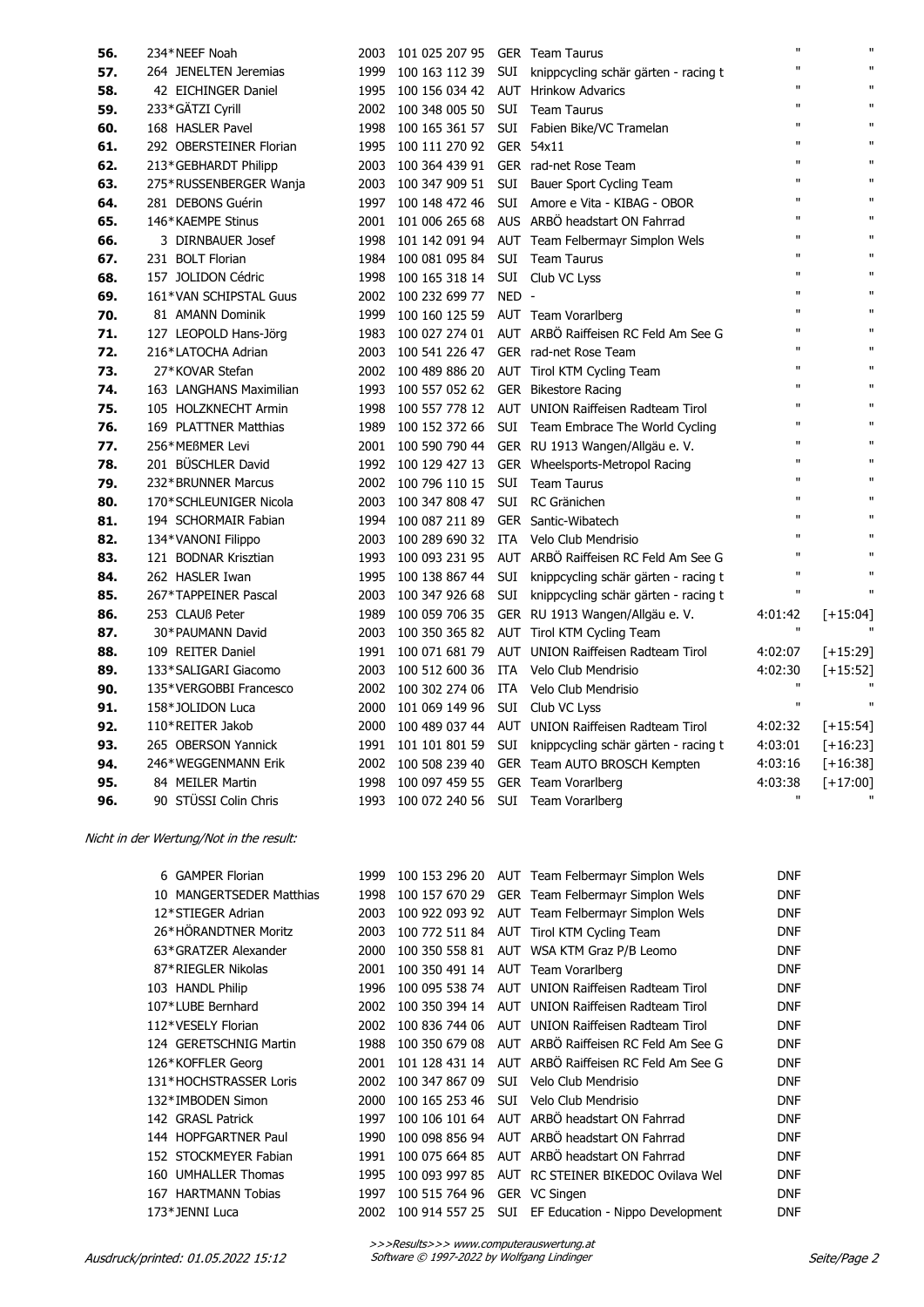| 196*STADLER Ludwig    | 2001 | 100 834 653 49 |            | GER Santic-Wibatech                  | <b>DNF</b> |
|-----------------------|------|----------------|------------|--------------------------------------|------------|
| 202 FISCHER Robin     | 1994 | 100 131 566 18 |            | GER Wheelsports-Metropol Racing      | <b>DNF</b> |
| 203*STRAßER Philip    | 2003 | 100 364 297 46 |            | GER Wheelsports-Metropol Racing      | <b>DNF</b> |
| 204*UHRIG Leon        | 2003 | 100 592 122 18 |            | GER Wheelsports-Metropol Racing      | <b>DNF</b> |
| 205*WETZEL Claudius   | 2003 | 100 518 368 81 |            | GER Wheelsports-Metropol Racing      | <b>DNF</b> |
| 209*WOLLENBERG Tim    | 2000 | 100 165 185 75 |            | GER Maloja Pushbikers                | <b>DNF</b> |
| 238*STÄUBLE Jonas     | 2003 | 100 347 813 52 | <b>SUI</b> | <b>Team Taurus</b>                   | <b>DNF</b> |
| 239 STEINACHER Cyrill | 1999 | 100 155 418 08 | <b>SUI</b> | <b>Team Taurus</b>                   | <b>DNF</b> |
| 244*VOGEL Linus       | 2003 | 100 490 395 44 |            | GER Team AUTO BROSCH Kempten         | <b>DNF</b> |
| 245 WASSERRAB Michael | 1997 | 100 363 803 37 |            | GER Team AUTO BROSCH Kempten         | <b>DNF</b> |
| 252 CLASSEN Dennis    | 1998 | 100 153 165 83 |            | GER RU 1913 Wangen/Allgäu e. V.      | <b>DNF</b> |
| 254 HERRMANN Johannes | 1994 | 100 544 270 84 |            | GER RU 1913 Wangen/Allgäu e. V.      | <b>DNF</b> |
| 255 MATTHEIS Oliver   | 1995 | 100 091 778 00 |            | GER RU 1913 Wangen/Allgäu e. V.      | <b>DNF</b> |
| 258*SCHLACHTER Franz  | 2001 | 100 592 129 25 |            | GER RU 1913 Wangen/Allgäu e. V.      | <b>DNF</b> |
| 261 DÖRING Jonas      | 1998 | 100 151 965 47 | <b>SUI</b> | knippcycling schär gärten - racing t | <b>DNF</b> |
| 263*HEINIGER Lars     | 2001 | 100 347 979 24 | <b>SUI</b> | knippcycling schär gärten - racing t | <b>DNF</b> |
| 268*WEDER Justin      | 2002 | 100 789 139 28 | <b>SUI</b> | knippcycling schär gärten - racing t | <b>DNF</b> |
| 269 KURIGER Alex      | 1995 | 101 227 426 69 | <b>SUI</b> | knippcycling schär gärten - racing t | <b>DNF</b> |
| 271*ALIESCH Janet     | 2003 | 101 032 475 88 | <b>SUI</b> | Bauer Sport Cycling Team             | <b>DNF</b> |
| 272*BURGER Joël       | 2002 | 100 347 781 20 | SUI        | Bauer Sport Cycling Team             | <b>DNF</b> |
| 273*HEEB Neil         | 2003 | 100 646 969 60 | <b>SUI</b> | Bauer Sport Cycling Team             | <b>DNF</b> |
| 285 KUNZ Dominic      | 1998 | 100 153 707 43 | <b>SUI</b> | Amore e Vita - KIBAG - OBOR          | <b>DNF</b> |
| 286 MÜLLER Robert     | 1986 | 100 482 323 23 |            | GER Amore e Vita - KIBAG - OBOR      | <b>DNF</b> |
| 291 HATZ Christopher  | 1991 | 100 087 254 35 |            | GER 54x11                            | <b>DNF</b> |
| 293 KNAUER Florenz    | 1989 | 100 054 292 53 |            | GER 54x11                            | <b>DNF</b> |
| 294*HERRMANN Lukas    | 2001 | 100 461 341 90 |            | GER 54x11                            | <b>DNF</b> |
| 106 HOSP Jonas        | 1997 | 101 124 475 35 |            | AUT UNION Raiffeisen Radteam Tirol   | DSO        |
|                       |      |                |            |                                      |            |

Anzahl der Starter/Number of starters: 142 Ausgeschiedene Fahrer/Retired: 46 Nicht am Start/Did not start: 56